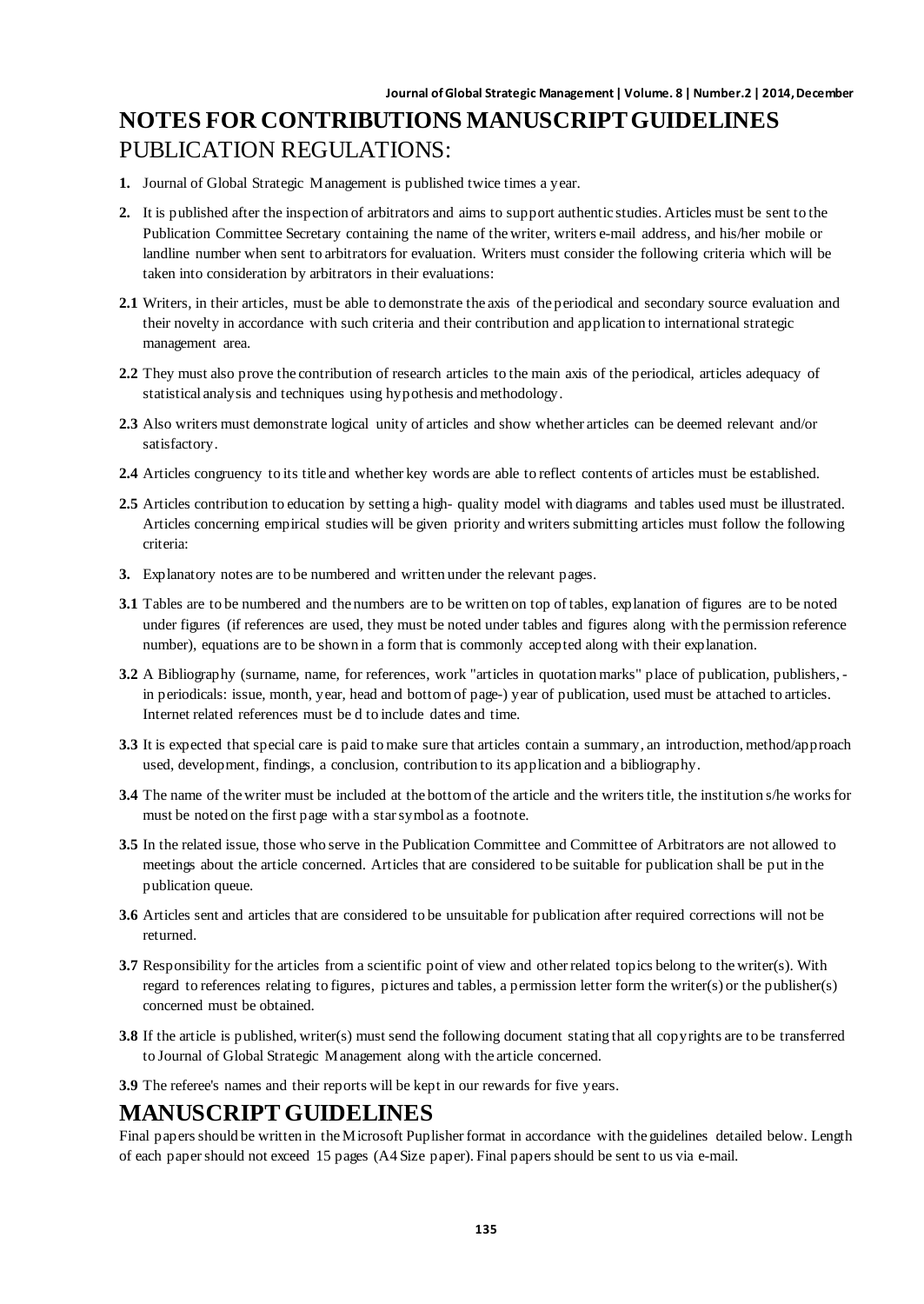#### **Journal of Global Strategic Management | Volume. 8 | Number.2 | 2014, December**

## **Base Font**

The paper should be typed Times New Roman with Point Size 10 and Single-spaced. A space should be between each paragraph.

# **Margins**

Set your margins as follows: Left Margin:3 cm Right Margin:3 cm Top Margin:3 cm Bottom Margin:2,50 cm

## **Title**

The title should be in all capital letters, boldface, "SIZE 20" and centered at the top of the first page. The author(s) and affiliations(s) must be right-justified , bold face, "SIZE 14" and single-spaced, beginning on the second line below the title. Do not use titles such as Dr. or Assistant Professor. etc.

## **Abstract**

On the second line following the author(s) and affiliation(s), the word abstract must be left-justified and typed in all capital letters boldface with the "SIZE 14". The text of the abstract should be italicized and not more than 500 words and 3-5 keywords must be included.

## **ABSTRACT**

The main object of this paper

## **Body**

The body of the paper following the abstract should be single-space, and both left and right justified. Microsoft Word calls this "Justify".

First-level headings must be left-justified, boldface and in all capital letters with the "SIZE14" (Following the abstract, include a first level heading before the first paragraph of the body of the paper to clearly separate the two).

#### **INTRODUCTION**

Second -level headings should be flush with the left margin, bold face, "SIZE 14" and in upper and lower case letters (NOT all caps).

## **Strategic Decision Making**

## **Exhibits And Appendices**

Exhibits may be included with each one appearing on a separate page. Exhibits should be typed as close as possible to the location they are cited. Headings should be centered, boldface, and capitalized above the exhibit. The size of the heading for each exhibit should be "SIZE 12".

## **EXIHIBIT 1**

Appendices should immediately follow the body of the paper and precede the references. The word appendix must be left-justified above the appendix, in "SIZE 14", bold and caps.

#### **APPENDIX References**

Calling references in the text should be handled with the use of last name, year of publication and page number. Ansoff (1965; 56) indicate that…¦

The bibliography should include those reference cited in the text of the paper and should be titled reference, which must be all in capital letters, boldface and "SIZE 14". References should be listed on a separate page at the end of the paper. A line must be skipped between references. The word reference must be left-justified above the reference,

## **REFERENCES**

Bourgeois, L.J. and Eisenhardt, Kathleen M.(1988), Strategic Decision Process in High Velocity Environment: Four Cases in the Microcomputer Industry, Management Science, 34, pp.816-835.

Kirkwood, Craig W., (1997), Strategic Decision Making, Multi-objective Decision Analysis with Spreadsheets, Wadsworth Puplishing Company, California, USA.

Footnotes will not be used for references.